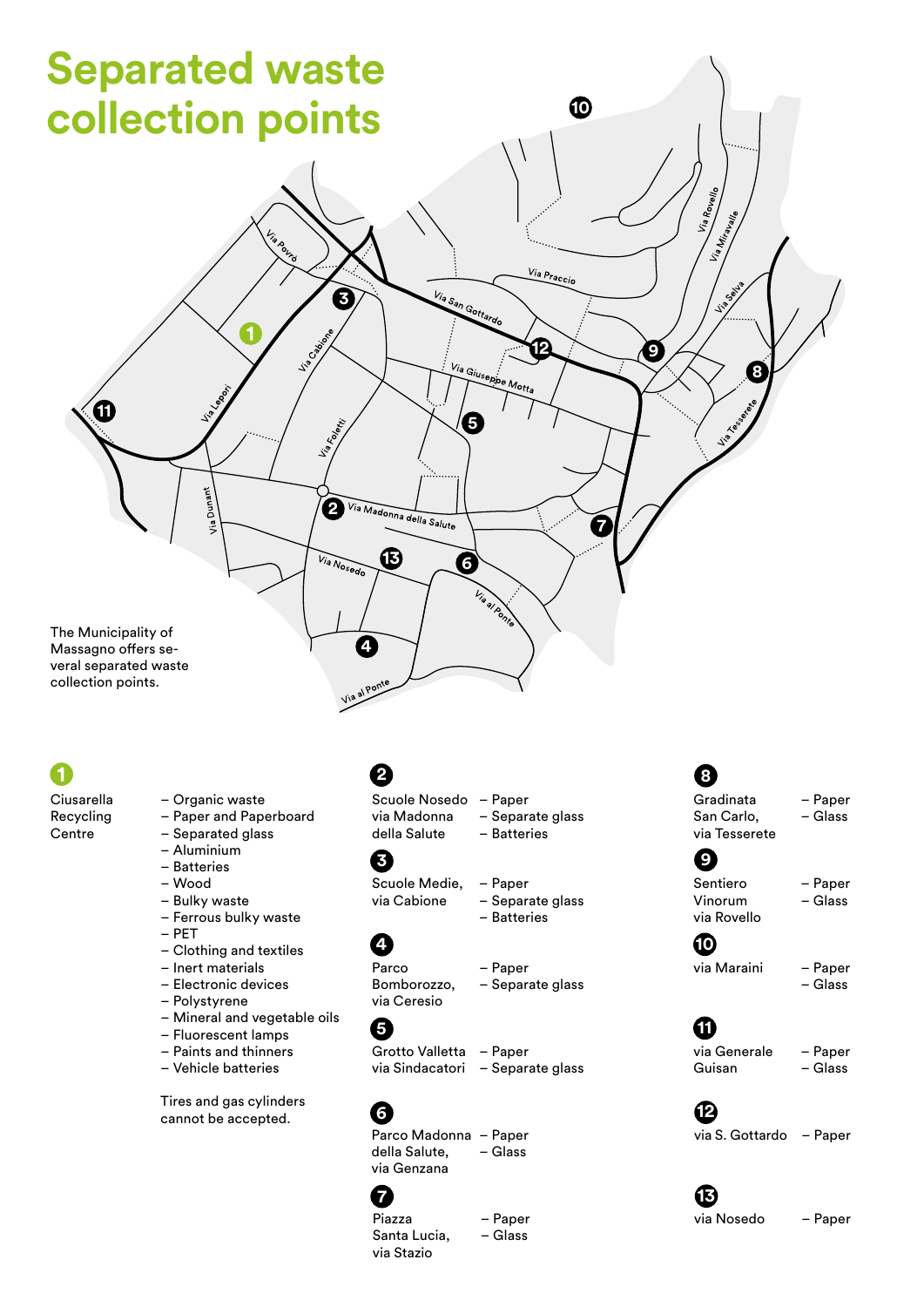# **Ciusarella Recycling Centre**

The Ciusarella Recycling Centre is esclusively for the use of the residents of Massagno and for household waste only. **Private companies and bulk quantities** (for example large amounts of vegetable or demolition waste) are excluded.

#### **Opening hours**

| Summer | Mon<br>$13:30 - 18:00$                | Winter | Mon<br>$13:30 - 17:00$                |
|--------|---------------------------------------|--------|---------------------------------------|
|        | Tue-Fri<br>09:00-12:00<br>13:30-18:00 |        | Tue-Fri<br>09:00-12:00<br>13:30-17:00 |
|        | Sat<br>08:00-12:00<br>13:30-18:00     |        | Sat<br>08:00-12:00<br>$13:30 - 17:00$ |

Covid-19: due to the pandemic, users are asked to regularly check the website www.massagno.ch for opening times and access conditions to the recycling centre, which may be subject to change.

# **Vegetable waste**

Vegetable waste must be brought to the centre in via Ciusarella during opening hours (free of charge). The collection of green (organic) waste will be made once a week on Mondays, from March to November, on call and on payment providing the waste is in the correct containers and the adhesive label, which can be obtained from the Municipality's technical office, is attached.

# **Solid urban waste**

As in 2021, domestic/urban waste must be put in the official orange sacks. Street collection of household waste will be made on Mondays and Thursdays (with the exception of holidays). Condominiums with 4 or more apartments are obliged to provide their own containers privately. Bags may be placed outside from 20:00 on the day before collection and no later than 07:00 on the day of collection.

# **Bulky waste**

**The collection of bulky waste will be once every 3 months,**  on the following dates:

- 2 February 2022
- 4 May 2022
- 3 August 2022
- 2 November 2022

# **Where to buy the official waste sacks**

Aldi Suisse, via Valgersa 4

Alimentari il Bomborozzo – Iperrus, via Lisano 8

Antiche Terre Sagl, via San Gottardo 68

Distributore ENI, via San Gottardo 146, 6942 Savosa

Migros, filiale Radio Besso, via Besso 74

Migros, filiale Savosa, via S. Gottardo 150, 6942 Savosa

Migros, filiale Lugano Centro, via Pretorio 15, 6900 Lugano

Municipio, InfoComune, via G. Motta 53

Pro Senectute c/o Centro diurno La Sosta, via G. Guisan 21

# **Plastic recycling**

We would like to point out that from 01.01.2020 it is possible to buy a 60 litre plastic collection sack at the Municipal Info Point on a voluntary basis for CHF 2.50 (sammelsack).

The bags must be deposited at the Ciusarella Centre in the bin provided. In order to reduce plastic waste, we encourage you, where possible, to replace the use of plastic with other environmentally-friendly materials.

Please note that plastic waste may not be placed in the bulky waste bin; this waste must be placed in the appropriate bag or in the orange USW bag.

# **Questions about recycling?**

Download the Junker app to your smartphone and enjoy the benefits:

- it recognises product packaging from the barcode and tells you which bin to put it in
- informs you of waste collection dates (bulky waste/USW, etc.)
- sends you important alerts from the municipality in real time... and much more!

For more information visit: www.junkerapp.ch App available for free on: Google play and App Store. Download it!



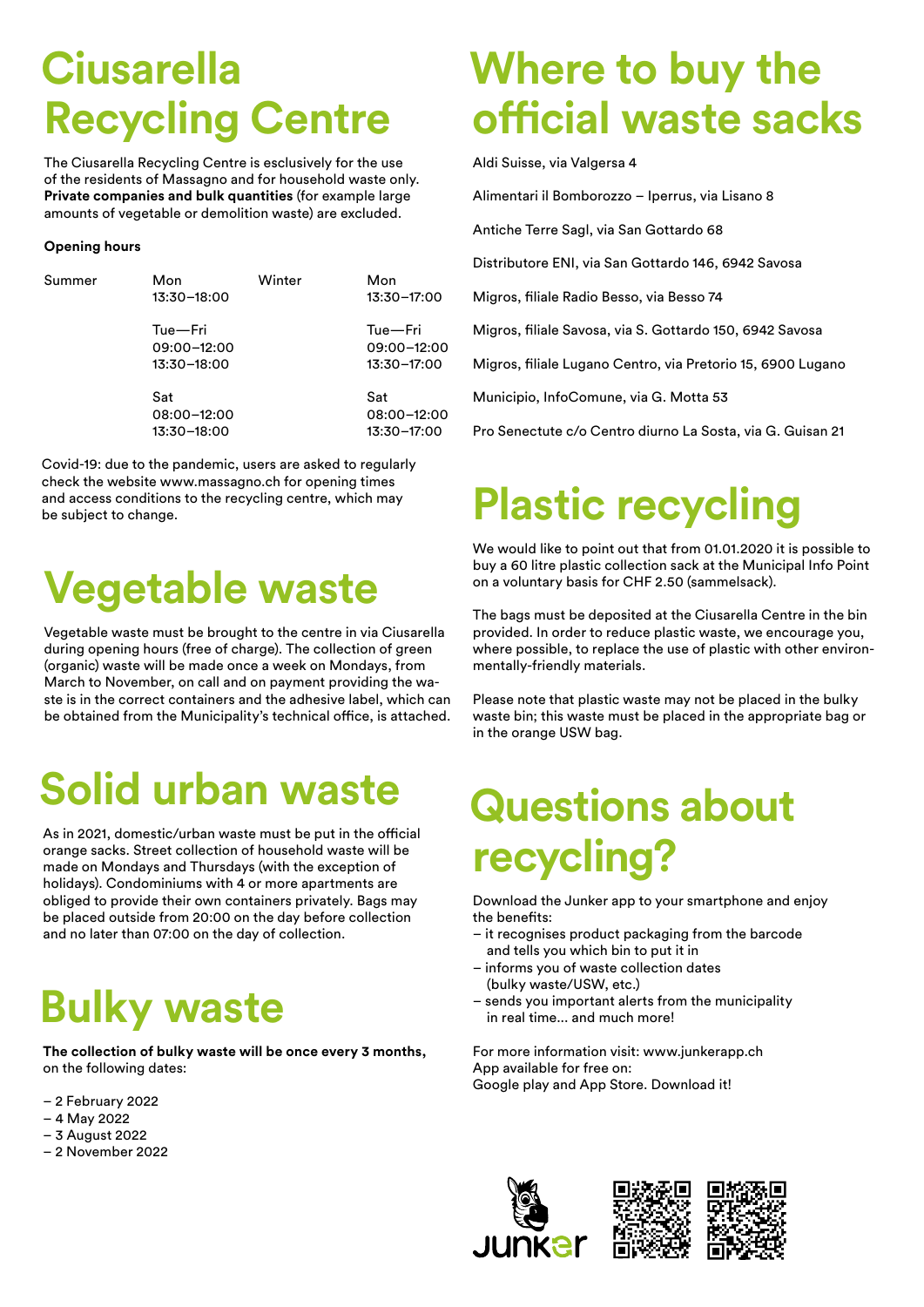Household waste 2022 collection calendar

# Make a difference too!



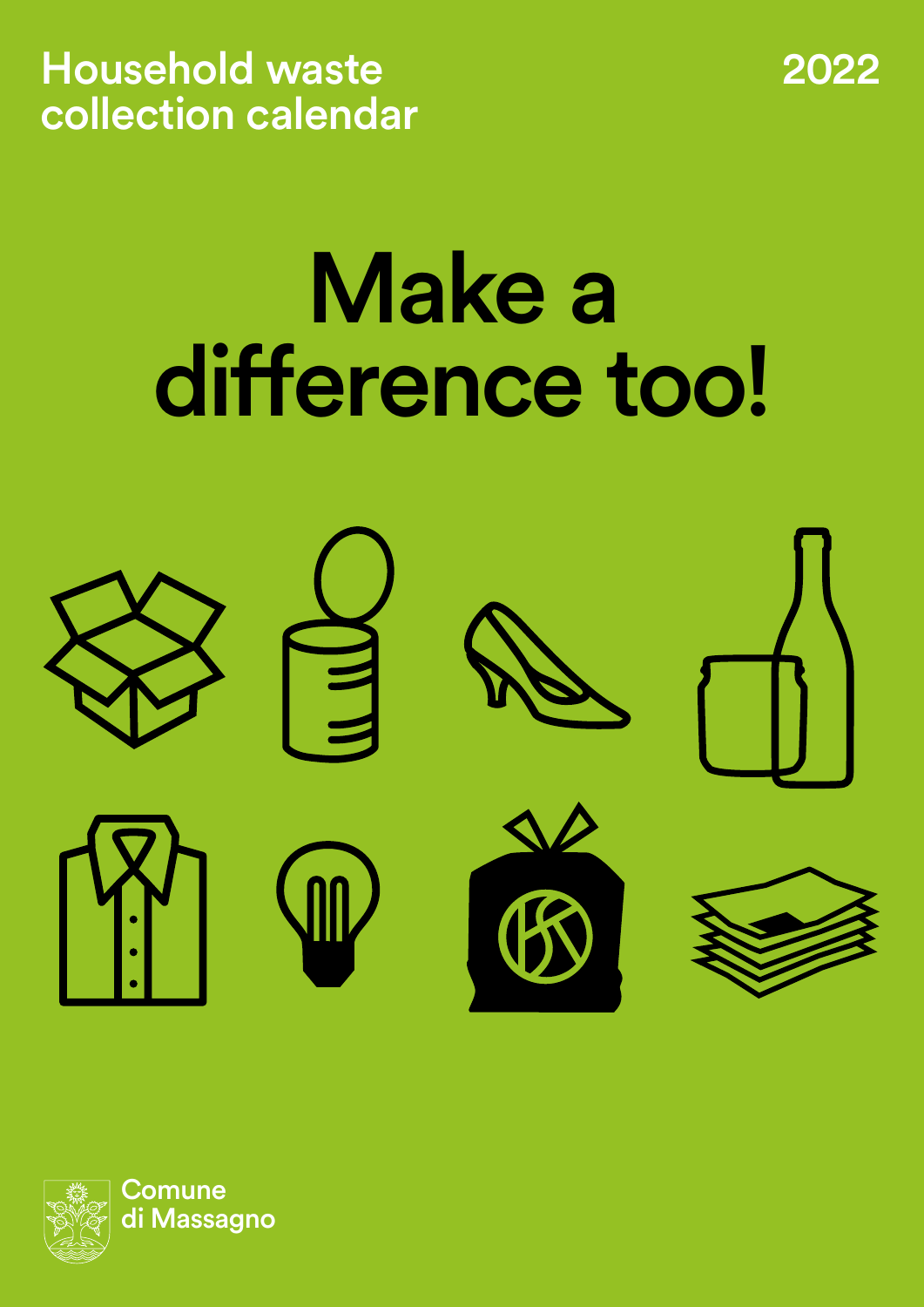**October** October

**November** November

December December

|                       | 목.                           |
|-----------------------|------------------------------|
| ၯ                     | ⊃<br>⊵ا                      |
|                       | စ္တ                          |
|                       | ۱æ                           |
| ၯ                     | <u>WWWWW</u><br>g            |
|                       | 15                           |
|                       | Sat                          |
|                       | ייד,                         |
| $\boldsymbol{\omega}$ | ≔                            |
|                       | ဨ                            |
|                       | ခြ<br>(                      |
| ဇွ                    | lol                          |
|                       | $rac{\text{S}}{\text{N}}$ on |
|                       | Sat                          |
|                       | 괴물                           |
| ပွ                    |                              |
|                       | ဨ                            |
|                       | ്ഥ                           |
| ମ                     | ၉                            |
|                       | ⊆<br>⊃                       |
|                       | Sat                          |
|                       | 뀌                            |
| <u>ທ</u>              |                              |
|                       | MW4 10 0 V @ 0 0<br>ဨ        |
|                       | ΙФ                           |
| MSN                   | ၉                            |
|                       | 5                            |
|                       | Sat                          |
|                       |                              |
| m                     |                              |
|                       | ທ<br><b>epte</b><br>ወ        |
|                       |                              |

| <b>ISW</b>            | g                                                                                          |
|-----------------------|--------------------------------------------------------------------------------------------|
|                       | Ξ<br>End<br>٩<br>δū<br>з<br>mer<br>⊣<br>Б<br>$\Phi$                                        |
|                       | $\overline{\mathfrak{s}}$<br>ᡂ<br>eginning<br>$\overline{a}$<br>autumn holiday<br>$\omega$ |
|                       | п                                                                                          |
| S                     | ⊂                                                                                          |
|                       | စ္ပြ                                                                                       |
|                       | lФ.                                                                                        |
| ഗ                     | lon                                                                                        |
|                       | S                                                                                          |
|                       | ျပာ<br>नि $\overline{a}$                                                                   |
|                       | 곬.                                                                                         |
| <u>ທ</u><br>'<        | <u>s</u>                                                                                   |
|                       | စ္ပ                                                                                        |
|                       | ۱Ф                                                                                         |
| $\boldsymbol{\omega}$ | lon                                                                                        |
|                       | S                                                                                          |
|                       | Sat                                                                                        |
|                       | 그.                                                                                         |
| cn                    | ⊇                                                                                          |
|                       | ဨ                                                                                          |
|                       | ۱ō                                                                                         |
| ပ္ရ<br>⋜              | ဠ                                                                                          |
|                       | Ξ                                                                                          |
|                       | $\overline{\mathbf{a}}$                                                                    |
|                       |                                                                                            |
| ହୁ<br>k               |                                                                                            |
|                       | ហ<br>O<br>Q                                                                                |
|                       | ั้ง                                                                                        |
| $\boldsymbol{\omega}$ | טוועון בו<br>o<br>J                                                                        |
|                       | 5<br>5                                                                                     |
|                       | Sat                                                                                        |
|                       |                                                                                            |

|                | Wed                                       |
|----------------|-------------------------------------------|
|                | န                                         |
| MSN            | Joh                                       |
|                | ທ<br>s                                    |
|                | $\frac{1}{2}$                             |
|                | 곺.                                        |
| MSN            | E                                         |
|                | O<br>Q                                    |
|                | ခ<br>စ                                    |
| MSN            | $\frac{1}{2}$                             |
|                | Sun                                       |
|                | Sat                                       |
|                | Ξ.                                        |
| <u> თ</u><br>ଽ | 55                                        |
|                | ved                                       |
|                | န                                         |
| NSI            | von                                       |
|                | S                                         |
|                | Sat                                       |
|                | 곻                                         |
| NSN            | 5<br>5                                    |
|                | ю<br>eq                                   |
|                | ထ<br>န                                    |
| MSN            | lg                                        |
|                | ന<br>$\Xi$<br>End<br>읶<br>autumn holidays |
|                | Sat                                       |
|                | <b>NAID</b><br>⊐.                         |
| <b>NSI</b>     | Ξ                                         |
| <b>Bulky</b>   | OO                                        |
|                | ے<br>ه<br>All Saints                      |
|                |                                           |

|            | Sat<br>New Year's<br>Eve                                                                 |
|------------|------------------------------------------------------------------------------------------|
|            | $\exists$                                                                                |
| ღ          | U U N W<br>⋷                                                                             |
|            |                                                                                          |
|            | စ္                                                                                       |
| ଥି         | ۱æ                                                                                       |
|            | O<br>ဖ<br>≌.<br>₹<br>Stephen                                                             |
|            | Б<br>Christmas                                                                           |
|            | 19 19 2  2  2  2  2  2  2  2  2  2  3  3 <br>ăt<br>Beginning of<br>Christmas<br>holidays |
|            | ₹.                                                                                       |
| n,         | ⊂                                                                                        |
|            | ဨ                                                                                        |
|            | ခု<br>ခ                                                                                  |
| <b>NSI</b> | jon                                                                                      |
|            | Ĕ                                                                                        |
|            | Sat                                                                                      |
|            | Ⅎ                                                                                        |
| ັດ         | 의의보인의                                                                                    |
|            | စ<br>Q                                                                                   |
|            | ।ଚ                                                                                       |
| <b>DSW</b> | g                                                                                        |
|            | E                                                                                        |
|            | Sat                                                                                      |
| w          | ∃'                                                                                       |
|            | lco<br>mmaculate<br>റ<br>onception                                                       |
|            | စ္ပ                                                                                      |
|            | σ<br>١æ                                                                                  |
| <u>ମ୍ବ</u> | תז<br>$\frac{0}{1}$                                                                      |
|            | ≏<br>5                                                                                   |
|            | ເຟ<br>Sat                                                                                |
|            |                                                                                          |
| NSN        | Ξ                                                                                        |
|            |                                                                                          |

6908 Massagno - Casella Postale 123<br>Via G. Motta 53<br>Tel. 091 960 35 35 - Fax 091 967 14 86<br>E-mail: comune@massagno.ch<br>www.massagno.ch www.massagno.ch Tel. 091 960 35 35 - Fax 091 967 14 86 Via G. Motta 53 6908 Massagno - Casella Postale 123 E-mail: comune@massagno.ch

> For further details please refer to<br>the municipal order or contact the<br>Ufficio Tecnico, 091 960 35 22<br>utc@massagno.ch utc@massagno.ch Ufficio Tecnico, 091 960 35 22 the municipal order or contact the For further details please refer to

> > USW: urban solid waste USW: urban solid waste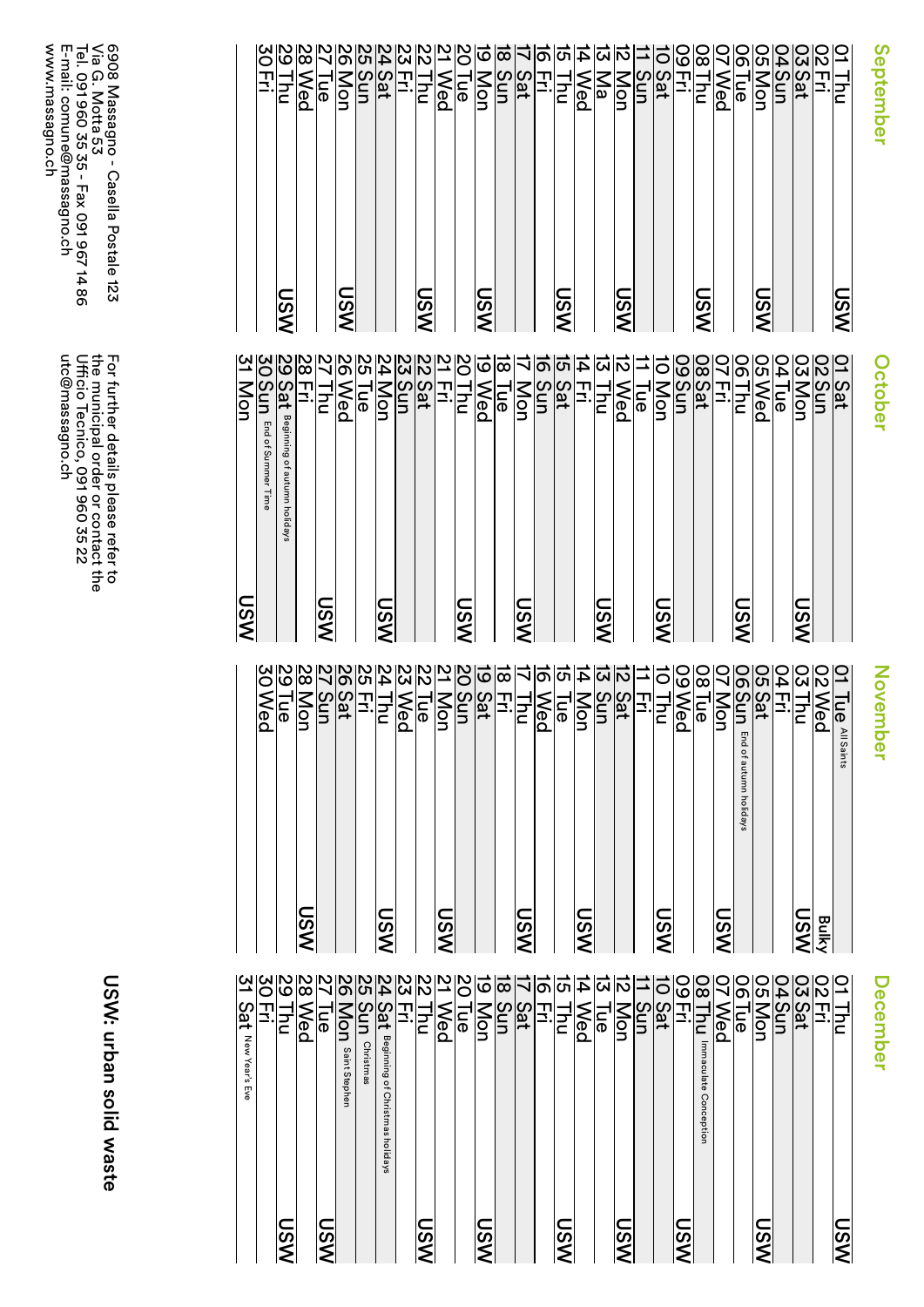|                                     | န္စ                                    |
|-------------------------------------|----------------------------------------|
| <b>NSN</b>                          | <u>NWWWW</u><br>Jon                    |
|                                     | E                                      |
|                                     | Sat                                    |
| χšι<br>I<                           | 3<br>School<br>holiday                 |
|                                     | Αs<br>$\ddot{\Omega}$<br>ension<br>Day |
|                                     | $\overline{P}$                         |
|                                     | န္စ                                    |
| $\overline{\widetilde{\mathsf{S}}}$ | ∣o⊓                                    |
|                                     | Sun                                    |
|                                     | Sat                                    |
|                                     | 꼬                                      |
| ັທ                                  | ΓĔ                                     |
|                                     | lo<br>Q                                |
|                                     | ∣T                                     |
| ທ                                   | $\frac{1}{9}$                          |
|                                     |                                        |
|                                     | Eri<br>Sat                             |
|                                     |                                        |
| ັທ                                  | ΙŠΙ                                    |
|                                     | <b>Ved</b>                             |
|                                     |                                        |
| IS<br>N                             | $\frac{1}{2}$                          |
|                                     | $\infty$<br>Sun<br>Mothe<br>S<br>Day   |
|                                     | Sat                                    |
|                                     | וֹסוי<br>곺.                            |
| <b>Bulky</b>                        | תטו<br>īΞ                              |
|                                     | ₽<br>Ved                               |
|                                     | $\overline{M}$ N<br>ם<br>ה             |
| MSN                                 | $\overline{\overline{q}}$              |
|                                     | Sun<br>┍<br>ä<br>ŏur<br>day            |
|                                     | <b>AeM</b>                             |

| lSQ                                                 | W N N N N<br>Γŋ                                                                    |
|-----------------------------------------------------|------------------------------------------------------------------------------------|
|                                                     | စ္ပ<br>Sť.<br>Peter<br>and<br>Paul                                                 |
|                                                     | $\frac{1}{2}$<br>መ                                                                 |
| ⊂<br>$\boldsymbol{\omega}$<br>$\tilde{\phantom{a}}$ | ,O<br>È                                                                            |
|                                                     | תוו<br>Ξ                                                                           |
|                                                     | <u> 1   이 여 년 이 이 이 이 이 이 이 이 이 이 이 이 이 있다</u><br>Sat                              |
|                                                     | ц<br>ℶ.                                                                            |
| <u>ა</u>                                            | Ξ                                                                                  |
|                                                     | စ<br>Q                                                                             |
|                                                     | ΙФ                                                                                 |
| ທ                                                   | $\frac{1}{2}$                                                                      |
|                                                     | Ξ                                                                                  |
|                                                     | Sat                                                                                |
| <u>USV</u>                                          | 꾸                                                                                  |
|                                                     | ē<br>Corpus<br>Christi                                                             |
|                                                     | စ္ပ<br>Ęnd<br>ᢩঀ<br>S<br>ğ.<br>$\frac{8}{1}$<br>る<br>ø<br>э.                       |
|                                                     | ۱Œ                                                                                 |
| $\boldsymbol{\omega}$                               | $\mathbf{S}$                                                                       |
|                                                     | 5                                                                                  |
|                                                     | $\frac{2at}{1}$                                                                    |
|                                                     | ᆩ<br>3                                                                             |
| ဖွ                                                  | ιο                                                                                 |
|                                                     | Ιœ<br>ဨ                                                                            |
| ഗ                                                   | ΙФ                                                                                 |
|                                                     | ဌ $\mathrel{\mathsf{S}}$<br>Σ<br>londay<br>᠊ᠣ<br>$\, \Phi$<br>ntecos<br>$\ddot{ }$ |
|                                                     | コ<br>Pentecost                                                                     |
|                                                     | $\overline{a}$                                                                     |
|                                                     | <b>GIN</b><br>П<br>Ξ.                                                              |
| n                                                   |                                                                                    |
|                                                     | စ္                                                                                 |
|                                                     | oune                                                                               |

#### <u>ດ</u> July <u>국</u> 02 02<br>04 Moe<br>06 Tue<br>06 Thu<br>07 Thu 07 Thu<br><u>09 Sat</u><br>09<br>10 Sun Sun  $\overline{\phantom{0}}$ Mon ನ Tue ದ **Ned** 14 <u>L</u><br>E ភ 국. ಕ Sat  $\vec{\mathcal{L}}$ Տսո<br>Տ ಹ Non<br>S ಹ <u>19 Tue</u><br><u>20 Wed</u><br>21 Thu Thu 22<br>22 <u>국</u> <u>ռ</u> Sat 54<br>4 Տսո<br>Տ ჯ<br>თ Mon დ<br>თ ا<br>ه <u>ج</u> **N**ed ಜ Thu <u>ي</u><br>0 2<u>9 Eri</u><br>20<br>30<br>31<br>31 Տ<br>Տ USW USW USW USW USW USW USW USW

|                            | <b>Wed</b>                                           |
|----------------------------|------------------------------------------------------|
|                            | Ге                                                   |
| <u>NSN</u>                 | ón<br>Beginning<br>ᢩঀ<br>동<br>school year            |
|                            |                                                      |
|                            | Sat                                                  |
|                            | Ч.                                                   |
| MSN                        | 르                                                    |
|                            | Ned<br>o                                             |
|                            | <u>ခြ</u>                                            |
| NSI                        | Jon                                                  |
|                            | Sun                                                  |
|                            | Sat                                                  |
|                            | 곬.                                                   |
| VSL                        | Ξ                                                    |
|                            | ဨ                                                    |
| NSI                        | န္စ                                                  |
|                            | Jon<br>Assumption<br>of the<br><b>Blessed Virgin</b> |
|                            | S                                                    |
|                            | Sat                                                  |
|                            | 곬                                                    |
| ΝŠΙ                        | 2<br>2                                               |
|                            | $\overline{\mathsf{P}}$                              |
|                            | <u>ခ</u>                                             |
| <b>NSN</b>                 | ιοη                                                  |
|                            | ls                                                   |
|                            | $\tilde{\mathbf{z}}$                                 |
|                            | חטו<br>곳.                                            |
| NSI                        | <u>50</u>                                            |
|                            | $U \omega $ 4<br>$\overline{\mathsf{P}}$             |
| <b>JSW</b><br><b>Bulky</b> | န                                                    |
|                            | Mon<br>Swiss<br>National Day                         |
|                            |                                                      |
|                            | August                                               |